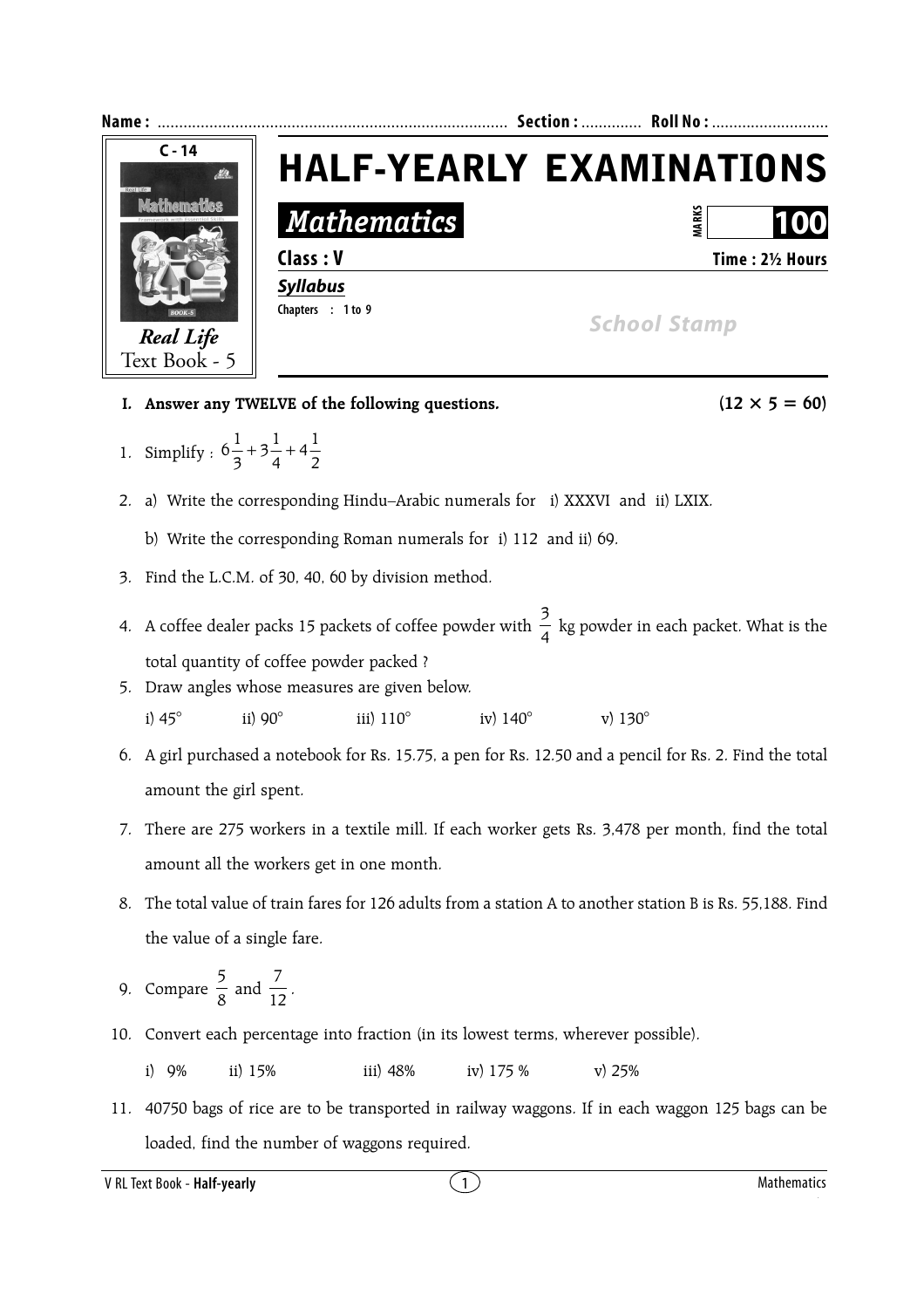|                                                                  | 12. a) Add : $8.176 + 2.459 + 10.705$                                                                                      |                   |           |                    |  |                      |  |  |
|------------------------------------------------------------------|----------------------------------------------------------------------------------------------------------------------------|-------------------|-----------|--------------------|--|----------------------|--|--|
|                                                                  | b) Find the difference between 96.4 and 102.05.                                                                            |                   |           |                    |  |                      |  |  |
| 13.                                                              | Write each decimal as a fraction.                                                                                          |                   |           |                    |  |                      |  |  |
|                                                                  | $i)$ 0.8<br>ii) $5.7$                                                                                                      | iii) $6.45$       | iv) 0.019 | $v)$ 15.008        |  |                      |  |  |
| 14.                                                              | 30 litres of milk is poured in some bottles with $\frac{3}{4}$ /of milk in each bottle. What is the number of<br>bottles ? |                   |           |                    |  |                      |  |  |
| 15.                                                              | The L.C.M. of two numbers is 3 times the smaller number. If the L.C.M. is 192, what is their H.C.F.?                       |                   |           |                    |  |                      |  |  |
|                                                                  | Choose the correct answer and write its letter in the bracket.<br>$(10 \times 1 = 10)$                                     |                   |           |                    |  |                      |  |  |
| П.<br>1.                                                         | $75\% = (convert into decimal)$                                                                                            |                   |           |                    |  |                      |  |  |
|                                                                  | a) $0.75$                                                                                                                  | b) $7.5$          |           | c) $0.075$         |  |                      |  |  |
|                                                                  |                                                                                                                            |                   |           |                    |  |                      |  |  |
| 2.                                                               | The multiple of 8 is                                                                                                       |                   |           |                    |  |                      |  |  |
|                                                                  | a) $35$                                                                                                                    | b) $40$           |           | c) $63$            |  |                      |  |  |
| 3.                                                               | The smallest $3$ – digit number which forms with all the digits 0, 3 and 5 is                                              |                   |           |                    |  |                      |  |  |
|                                                                  | a) $503$                                                                                                                   | b) $305$          |           | c) $350$           |  |                      |  |  |
| 4.                                                               | The pair of twin primes among the following is                                                                             |                   |           |                    |  |                      |  |  |
|                                                                  | a) $2, 3$                                                                                                                  | b) $3, 7$         |           | c) $5.7$           |  |                      |  |  |
| 5.                                                               | $0.7 \times 0.8 =$                                                                                                         |                   |           |                    |  |                      |  |  |
|                                                                  | a) $0.65$                                                                                                                  | b) $0.056$        |           | c) $0.56$          |  |                      |  |  |
| 6.                                                               | The even prime number is $=$                                                                                               |                   |           |                    |  |                      |  |  |
|                                                                  | a) 8                                                                                                                       | b) $2$            |           | c) $4$             |  |                      |  |  |
| 7.                                                               | The H.C.F. of 60.84 and 102 is                                                                                             |                   |           |                    |  |                      |  |  |
|                                                                  | a) $2$                                                                                                                     | b) $6$            |           | c) $9$             |  |                      |  |  |
|                                                                  | 8. Choose a equivalent fraction of $\frac{5}{4}$ given below.                                                              |                   |           |                    |  |                      |  |  |
|                                                                  | a) $\frac{20}{16}$                                                                                                         | b) $\frac{12}{4}$ |           | c) $\frac{15}{14}$ |  |                      |  |  |
|                                                                  |                                                                                                                            |                   |           |                    |  |                      |  |  |
|                                                                  | 9. A line has ___________ end points.                                                                                      |                   |           |                    |  |                      |  |  |
|                                                                  | a) Zero                                                                                                                    | b) One            |           | c) Two             |  |                      |  |  |
| 10.                                                              | $71.025 - 49.668 =$                                                                                                        |                   |           |                    |  |                      |  |  |
|                                                                  | a) 21.357                                                                                                                  | b) $20.537$       |           | c) $21.573$        |  |                      |  |  |
| III.                                                             | Fill in the blanks.                                                                                                        |                   |           |                    |  | $(10 \times 1 = 10)$ |  |  |
| 1.                                                               | The measure of a straight angle is _______                                                                                 |                   |           |                    |  |                      |  |  |
|                                                                  |                                                                                                                            |                   |           |                    |  |                      |  |  |
| Mathematics<br>$\left( 2\right)$<br>V RL Text Book - Half-yearly |                                                                                                                            |                   |           |                    |  |                      |  |  |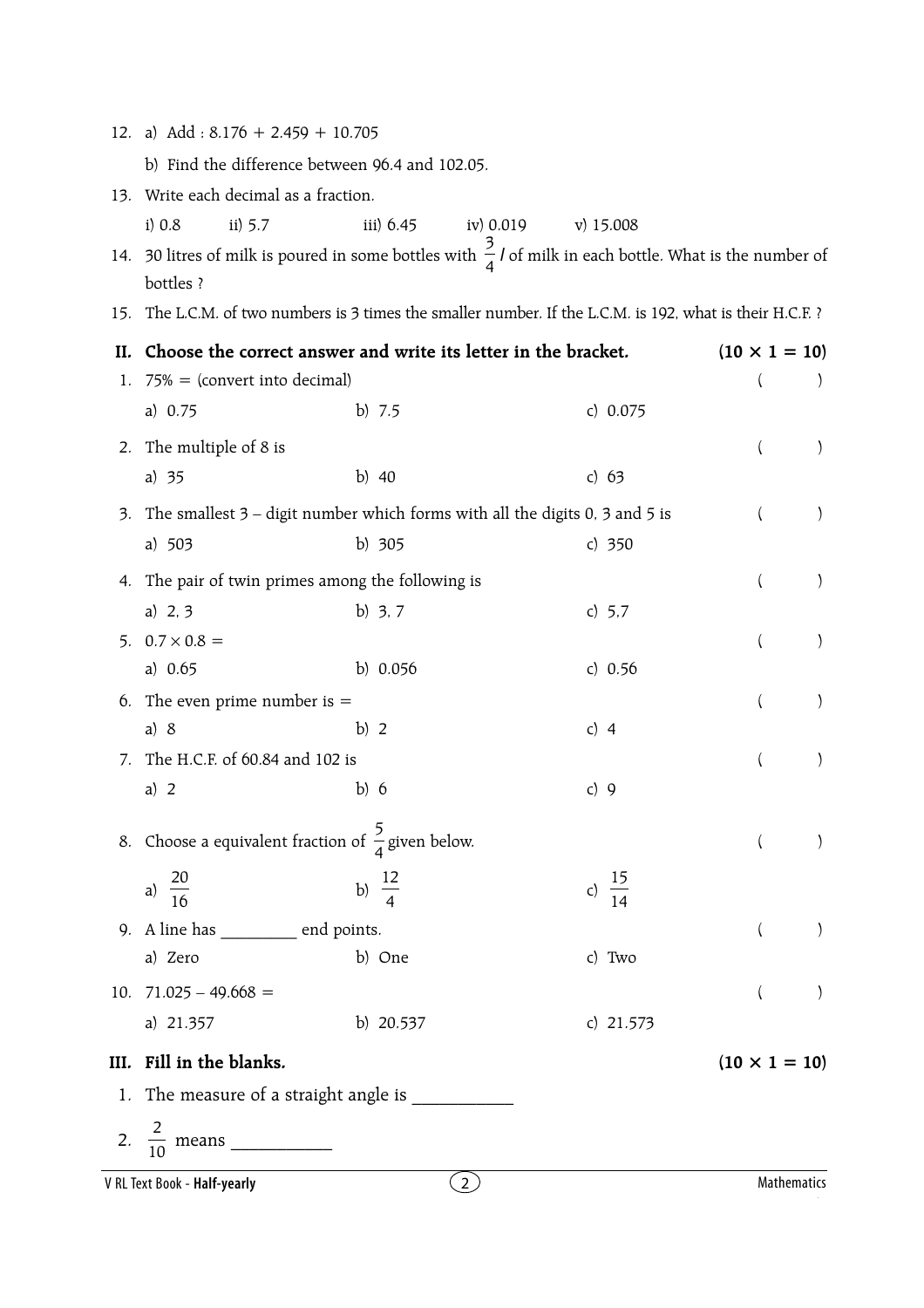3.  $\frac{2}{3} \times \left(\frac{3}{4} \times \frac{5}{6}\right) = \frac{2}{3} \times \frac{3}{4} + \frac{2}{3} \times$ l  $\times$  $\left(\frac{3}{2}\times\right)$ 3 2 4 3 3 2 6 5 4 3  $\frac{2}{3} \times \left(\frac{3}{4} \times \frac{5}{6}\right) = \frac{2}{3} \times \frac{3}{4} + \frac{2}{3} \times$ 4. 38  $\frac{1}{19} = \frac{8}{38}$ 5. The H.C.F. of  $62$  and  $63 =$ 6. The smallest odd prime number is \_\_\_\_\_\_\_\_\_\_\_ 7. The place value of 5 in 36592 is \_\_\_\_\_\_\_\_\_\_\_ 8. The diameter of a circle is \_\_\_\_\_\_\_\_\_\_\_\_\_ its radius. 9. The improper fraction of  $1\frac{2}{5}$ 3  $is$   $\qquad \qquad$ 10. 45° is called an angle. IV. Answer the following.  $(10 \times 1 = 10)$ 1. Write the expanded form of 735.268 Ans. 2. Subtract  $\frac{7}{8}$  from  $\frac{11}{12}$ . Ans.

3. Add :  $18.75 + 27.036 + 105$ 

Ans.

4. A tin contains 15 *l* of oil. If 4.225 *l* of oil is used up, what quantity of oil is still left in the tin ?

Ans.

5. Find the product of  $24035 \times 123$ .

Ans.

6. Find the L.C.M. of 2 and 3.

Ans.